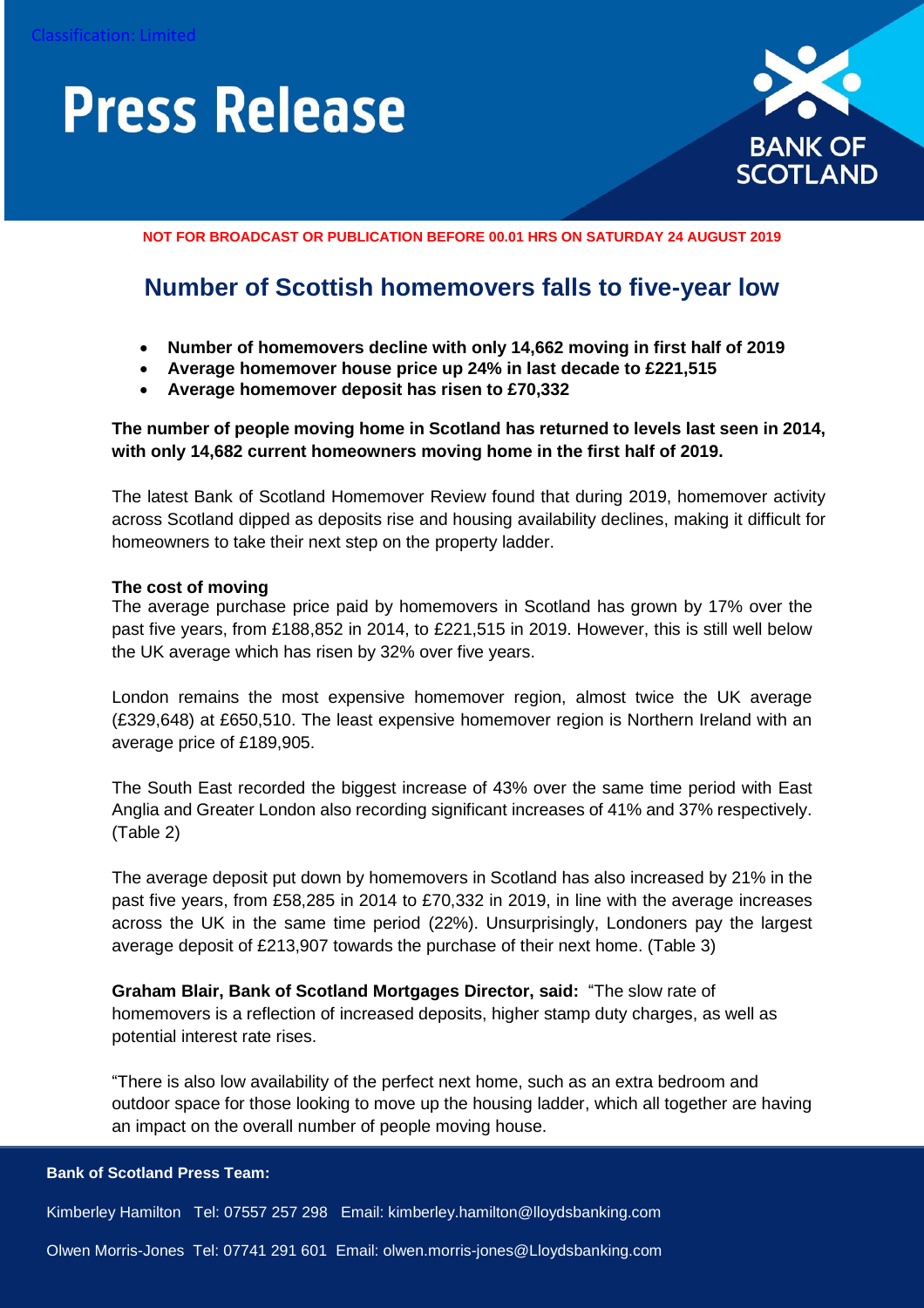

"Despite a dip in the number of people moving in 2019, house prices have still increased and may also be contributing to the slowdown."

#### **Ends**

#### **Notes to editors:**

|          | <b>Number of</b><br><b>Homemovers</b> | Annual %<br>change | <b>Number of First</b><br><b>Time Buyers</b> | Annual %<br>change |
|----------|---------------------------------------|--------------------|----------------------------------------------|--------------------|
| 2009 H1  | 11,660                                | $-45%$             | 6,950                                        | $-45%$             |
| 2010 H1  | 13,510                                | 16%                | 8,440                                        | 21%                |
| 2011 H1  | 11,810                                | $-13%$             | 7,420                                        | $-12%$             |
| 2012 H1  | 12,860                                | 9%                 | 8,670                                        | 17%                |
| 2013 H1  | 12,540                                | $-2%$              | 10,090                                       | 16%                |
| 2014 H1  | 14,140                                | 13%                | 12,620                                       | 25%                |
| 2015 H1  | 14,730                                | 4%                 | 12,790                                       | 1%                 |
| 2016 H1  | 14,720                                | $0\%$              | 14,000                                       | 9%                 |
| 2017 H1  | 15,440                                | 5%                 | 16,450                                       | 18%                |
| 2018 H1  | 14,940                                | $-3%$              | 15,320                                       | $-7%$              |
| 2019 H1* | 14,662                                | $-2%$              | 15,033                                       | $-2%$              |

#### **Table 1: Number of homebuyers (purchasing with a mortgage) – Scotland**

Source: UK Finance \* Lloyds Bank calculation

#### **Table 2: Homemovers: Average House Price % Change, 2009-2019\*\***

|                          | 2009 £  | 2014E   | 2018 £  | 2019 £  | 1 year $%$<br>change | 5 year %<br>change | 10 year<br>$\%$<br>change |
|--------------------------|---------|---------|---------|---------|----------------------|--------------------|---------------------------|
| <b>Scotland</b>          | 179,348 | 188,852 | 211,368 | 221,515 | 5%                   | 17%                | 24%                       |
| <b>North</b>             | 154.712 | 169,339 | 191,000 | 201.484 | 5%                   | 19%                | 30%                       |
| Yorkshire and the Humber | 163,496 | 177,871 | 218,762 | 234,608 | 7%                   | 32%                | 43%                       |
| North West               | 172,403 | 183,593 | 225,621 | 250,139 | 11%                  | 36%                | 45%                       |
| East Midlands            | 167,803 | 187,369 | 247,987 | 254.054 | 2%                   | 36%                | 51%                       |
| <b>West Midlands</b>     | 183,039 | 210,076 | 260,277 | 280,716 | 8%                   | 34%                | 53%                       |
| East Anglia              | 205.941 | 228.175 | 309,035 | 322.695 | 4%                   | 41%                | 57%                       |
| Wales                    | 164,926 | 177,769 | 212,609 | 221,452 | 4%                   | 25%                | 34%                       |

#### **Bank of Scotland Press Team:**

Kimberley Hamilton Tel: 07557 257 298 Email: kimberley.hamilton@lloydsbanking.com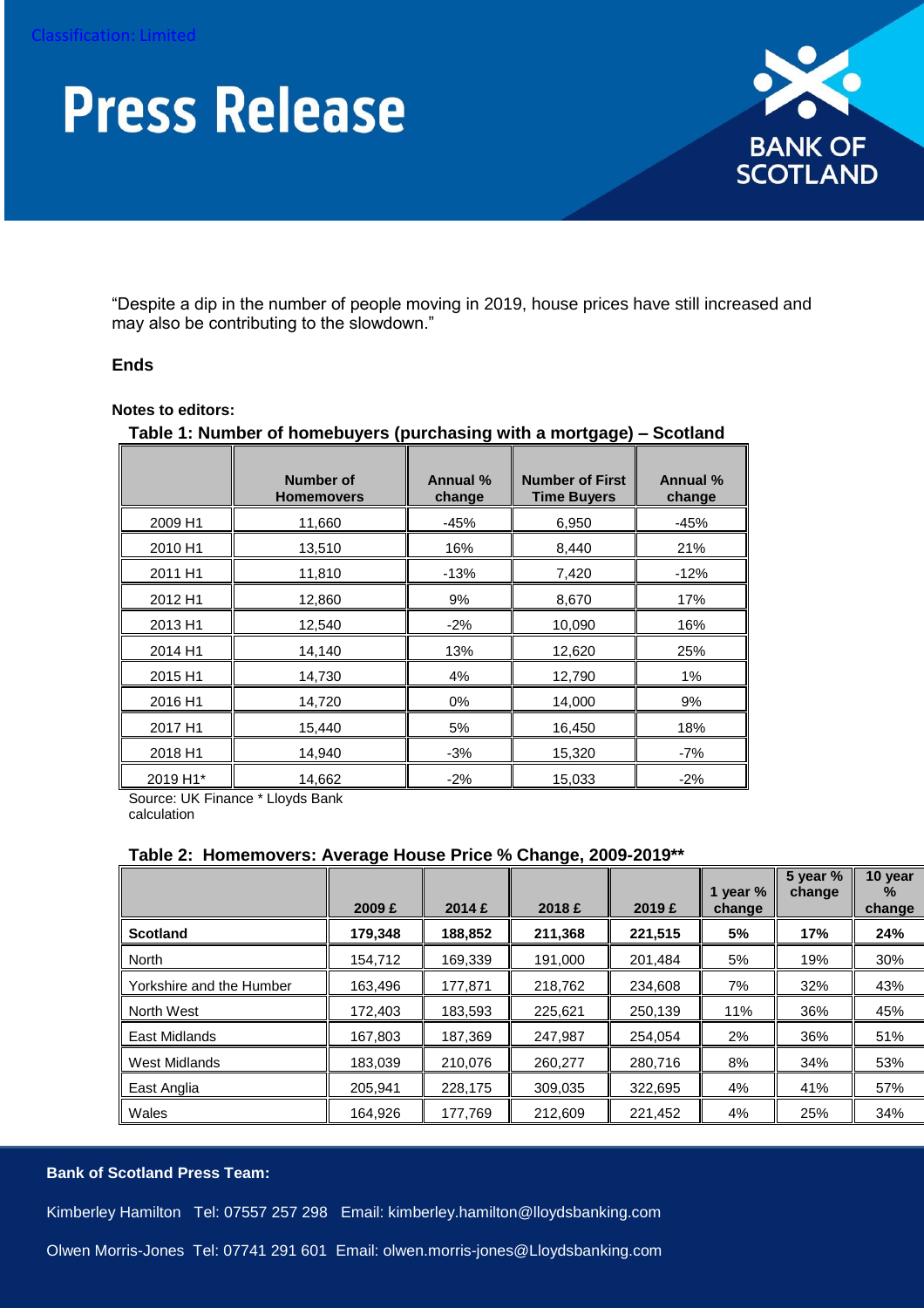

| South West       | 219.874 | 249.014 | 315.248 | 332,330 | 5%  | 33% | 51%   |
|------------------|---------|---------|---------|---------|-----|-----|-------|
| South East       | 266.559 | 323.019 | 417.469 | 460,395 | 10% | 43% | 73%   |
| Greater London   | 337.226 | 473.430 | 575.721 | 650.510 | 13% | 37% | 93%   |
| Northern Ireland | 192.626 | 142.700 | 169,353 | 189.905 | 12% | 33% | $-1%$ |
| UK               | 212,099 | 250.021 | 300,593 | 329.648 | 10% | 32% | 55%   |

Source: LBG calculations

\*\*12 months rolling to June

#### **Table 3: Homemovers: Average Price And Deposit By Region, 2019\*\***

| <b>Region</b>            | Average<br><b>House</b><br><b>Price 2019</b><br>$(f_s)$ | Average<br><b>Deposit</b><br>2014 (£s) | Average<br><b>Deposit</b><br>2019 (£s) | <b>Deposit as</b><br>$%$ of<br>purchase<br>price 2019 | 5 Year<br>$\%$<br><b>Change</b><br>in<br><b>Deposit</b> |
|--------------------------|---------------------------------------------------------|----------------------------------------|----------------------------------------|-------------------------------------------------------|---------------------------------------------------------|
| <b>Scotland</b>          | 221,515                                                 | 58,285                                 | 70,332                                 | 32%                                                   | 21%                                                     |
| North                    | 201,484                                                 | 53,019                                 | 57,415                                 | 28%                                                   | 8%                                                      |
| Yorkshire and the Humber | 234,608                                                 | 57,690                                 | 67,691                                 | 29%                                                   | 17%                                                     |
| North West               | 250,139                                                 | 55,754                                 | 71,607                                 | 29%                                                   | 28%                                                     |
| East Midlands            | 254,054                                                 | 61,096                                 | 76,092                                 | 30%                                                   | 25%                                                     |
| <b>West Midlands</b>     | 280,716                                                 | 71,123                                 | 86,989                                 | 31%                                                   | 22%                                                     |
| East Anglia              | 322,695                                                 | 83,690                                 | 110,207                                | 34%                                                   | 32%                                                     |
| Wales                    | 221,452                                                 | 57,521                                 | 67,902                                 | 31%                                                   | 18%                                                     |
| South West               | 332,330                                                 | 95,787                                 | 117,298                                | 35%                                                   | 22%                                                     |
| South East               | 460,395                                                 | 116,677                                | 150,970                                | 33%                                                   | 29%                                                     |
| Greater London           | 650,510                                                 | 169,550                                | 213,907                                | 33%                                                   | 26%                                                     |
| Northern Ireland         | 189,905                                                 | 37,386                                 | 56,763                                 | 30%                                                   | 52%                                                     |
| <b>UK</b>                | 329,648                                                 | 86,398                                 | 105,260                                | 32%                                                   | 22%                                                     |

Source: LBG calculations

\*\*12 months rolling average to June

#### **Table 4: Average Age of Homemover by Region**

| <b>Region</b>            | 2009 | 2014 | 2019 |
|--------------------------|------|------|------|
| Scotland                 | 43   | 40   |      |
| North                    | 42   | 42   | 42   |
| Yorkshire and the Humber | 40   |      |      |

#### **Bank of Scotland Press Team:**

Kimberley Hamilton Tel: 07557 257 298 Email: kimberley.hamilton@lloydsbanking.com

Olwen Morris-Jones Tel: 07741 291 601 Email: olwen.morris-jones@Lloydsbanking.com